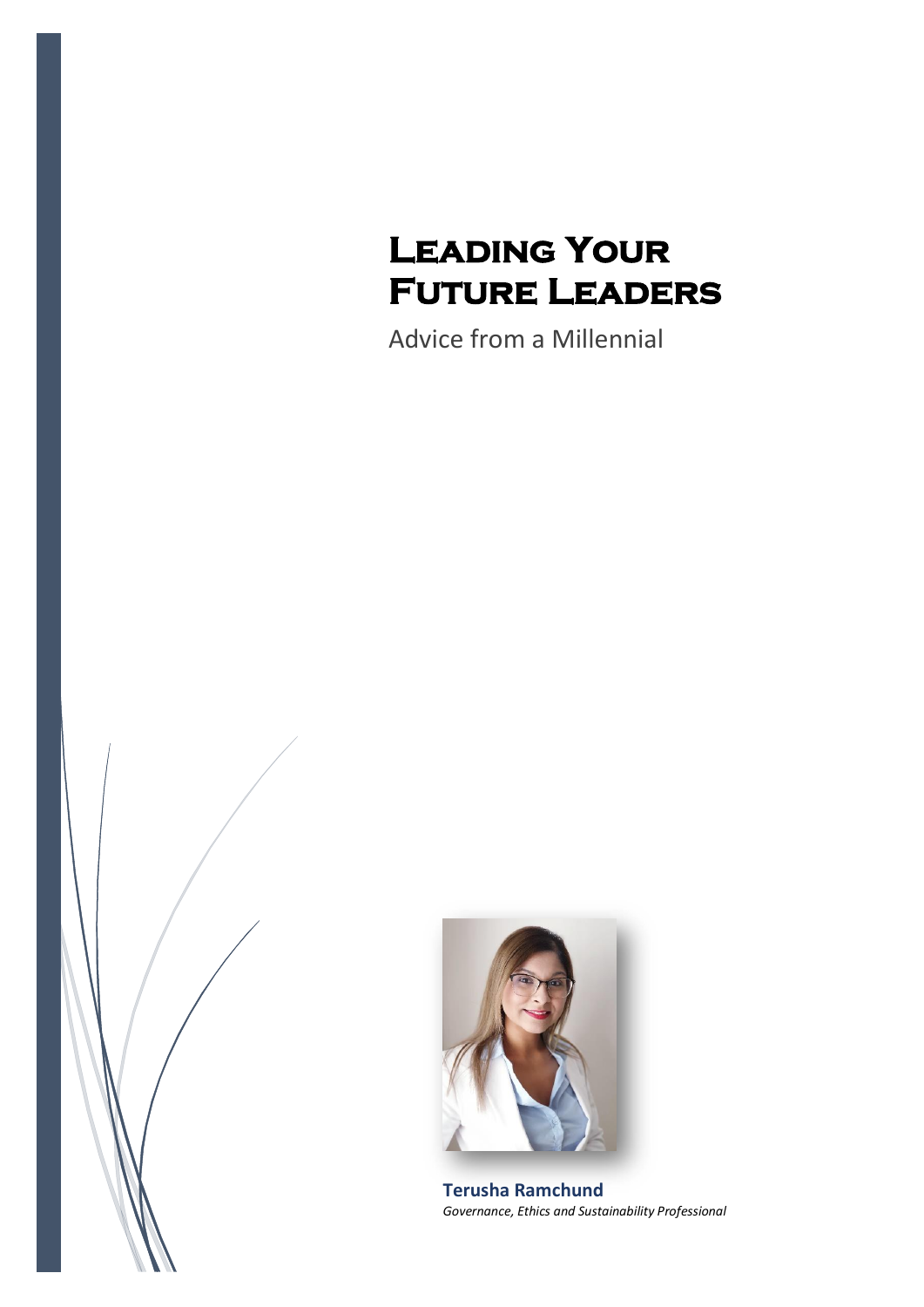*Deloitte, in its global Millennial survey 2019<sup>1</sup> (which included Gen Zs) found that Millennials are sceptical of business' motives. Only 49% of Millennials indicated that business leaders generally behave ethically. In addition, respondents did not think highly of leaders' impact on society, their commitment to improving the world, or their trustworthiness.*

## **So what can we do to fix this? These are some of the things we want you to know.**

#### 1. Ethics is not a dirty word

Ethics should not only be discussed in Integrated Reports and specially mandated committees. It is a way of doing things. It is OUR way of doing things. We expect you to apply Ethics in your decision-making processes. We are impressed by your 20 years of experience, climbing the rungs of the leadership ladder. We are even more impressed when, despite push-back, you do the right thing.

## 2. Values matter

The business' Values and Code of Ethics were part of our on-boarding. We expect you to be as familiar with them as we are. For us, *Leading with integrity* and *fostering a culture of growth and development* are more than just words we say when asked about our company culture.

#### 3. Management prerogative

*You make the rules and we follow blindly* is not going to cut it. We are leaders in our own right. The demonstration of leadership qualities was part of the job description. We took this to heart. Remember why you hired us.

## 4. Foster a culture of inclusion and respect

Respect is a 2-way street. As much as you want us to respect you, we need your respect. This means allowing us to provide meaningful contributions. When our contributions are respected, we feel valued. When we feel valued, we are more willing to take ownership and readily accept direction.

## 5. Let us to find our own way

We are explorers. Survey results indicate that the number one priority of Millennials is to see the world<sup>2</sup>. Why not give us opportunities to explore the way in which we do our work? Structure and hierarchy do not work for us. When our ideas are rejected because management *said so*, be prepared with explanations. It is not that we think we are always right, we need reasonable explanations for why we got it wrong and how we can get it right in future.

## 6. Accept that learning is lifelong

1

We want to be continuously challenged and don't mind making mistakes if it means that we have learnt a valuable lesson. We are willing to admit our shortcomings and want you to be able to do the same. You don't need to know it all to impress us. Humility and humanness will hold you in high esteem in our eyes.

<sup>1</sup> <https://www2.deloitte.com/global/en/pages/about-deloitte/articles/millennialsurvey.html>

<sup>2</sup> <https://www2.deloitte.com/global/en/pages/about-deloitte/articles/millennialsurvey.html>